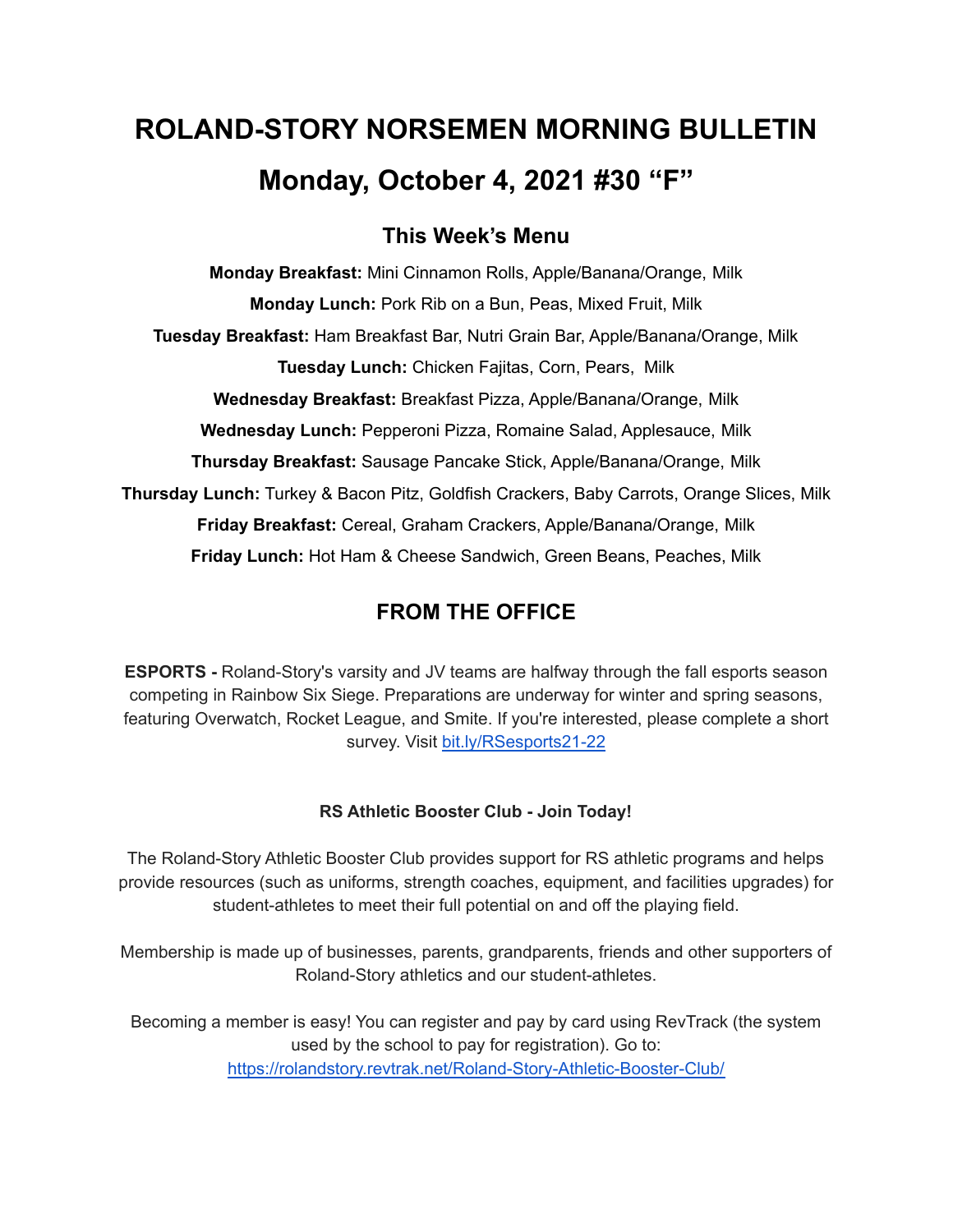You can also fill out a membership card at this week's home varsity football game and next week's home volleyball games (a membership table will be set up by the concession stand each night) or email us at rolandstoryboosters@gmail.com for more information.

Now through October 5th, each new membership will be entered into a drawing for a Friday Family Fun Pack (including free admission and concession vouchers for the night of your choice).

Join today to help elevate our RS athletic programs to the next level!



# **[COUNSELOR](https://docs.google.com/document/d/1vmwczNPbDzXe9vFaG5LJMQ7NYDv-i4oQJHybqA65TUc/edit?usp=sharing) FOLDER (9-12)-Click here**

## **SEMESTER 2-Schedule Changes**

Students, look at your S2 schedules and make sure they are accurate. If not, come to the counselor's office during your study hall time to make schedule changes. Do not leave a class to do this.

- 1. Students must have 5 Full-credit classes, plus PE
- 2. Senior Option must be 1st or 8th
- 3. Independent classes require the teacher's signature.
- 4. Early Bird requires a teacher signature as the numbers are high.

**Junior and Senior Parents>Financial Aid Presentation** Click here to join a zoom session on "Paying for [College."](https://www.icansucceed.org/about-ican/services/presentations/ican-events-and-presentations/how-to-pay-for-college-understanding-financial-aid-6bb108)

# **Local Scholarship**

**LWV-ASC 2022 [Scholarship](https://drive.google.com/file/d/1lWNMuMU5ZQdrsljKVbwVAG6NzNB8_ISl/view?usp=sharing)**- \$500 due 3/15/22 for resident of Story County

# **Scholarship(s)**

\*ISU: College of Engineering [Scholarships](https://www.engineering.iastate.edu/scholarships/first-year-students/)- \$2,600/yr due 1/10/22